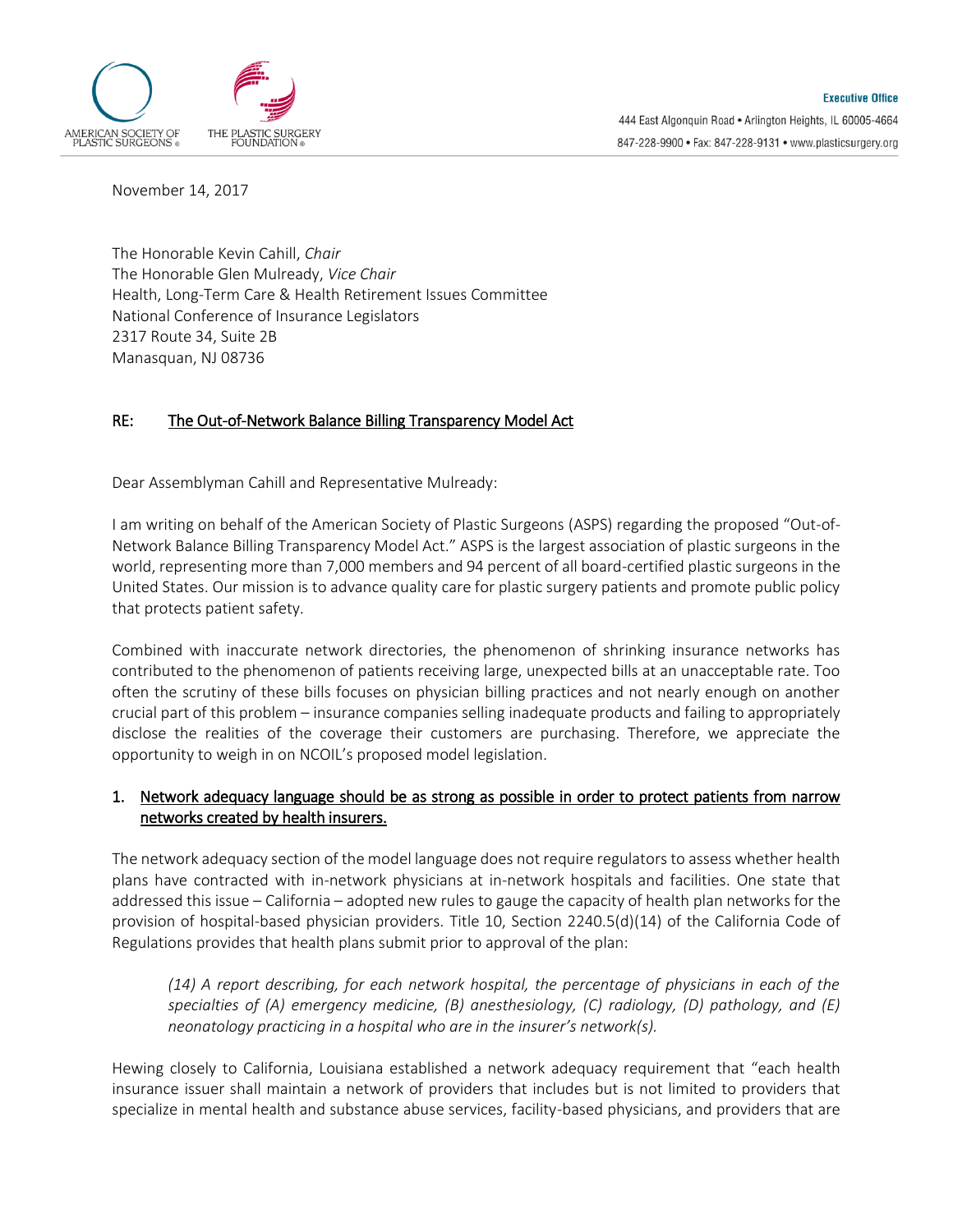essential community providers." (Louisiana Revised Statutes 22:1019.2.B.(1)) Under this section of Louisiana law, a "facility-based physician" means a physician licensed to practice medicine who is required by the base health care facility to provide services in a base health care facility, including an anesthesiologist, hospitalist, intensivist, neonatologist, pathologist, radiologist, emergency room physician, or other on-call physician, who is required by the base health care facility to provide covered health care services." (Louisiana Revised Statutes 1019.1.)

Elsewhere, the Maryland Attorney General commented on proposed network adequacy rules that are currently under development in the state. The attorney general's office noted that "consumers would be well-served by the express inclusion of the following enumerated hospital-based providers in Proposed 31.10.44.04: anesthesiology, emergency medicine, interhospital transportation services, neonatalperinatal medicine and pathology."<sup>1</sup> (Radiology services were included in the proposed rule.)

State determinations of health plan network adequacy should be comprehensive and rigorous enough to ensure that all enrollees have reasonable and timely access to in-network health care services – at innetwork hospitals and facilities – and in the community where the enrollee resides.

# 2. Imposing a restraint on the performance of certain physician services is ill-advised.

Section  $9(c)(1)$  would impede a physician from performing timely services for a patient without first providing a cost estimate of services. Myriad scenarios exist in which physician services cannot be delayed without patient harm. For example – the needed substitution of an out-of-network anesthesiologist could occur immediately before the start of a scheduled procedure, or the performance of pathology services may be necessary while a patient is under anesthesia. Ethical and legal obligations prohibit physicians from delaying the provision of medical services based on insurance considerations. Implementing this prior restraint clause would be detrimental to medicine and is extremely likely to harm patient care. Therefore, the proposed requirement for physician written estimates "prior to providing services" should be removed.

As outlined in Section 13, the proposed requirement for a healthcare provider to provide a patient with "an itemized listing of the non-emergency medical care provided along with the dates the services and supplies were provided" is equally concerning. This requirement is inconsistent with coding and billing practices that are largely automated. Physician costs for services submitted to patients and payers are classified under the American Medical Association's Current Procedural Terminology (CPT) that is recognized by the federal government, standardized throughout the healthcare insurance sector, and highly nuanced. The requirement for an itemized listing may have relevance to facility or hospital charges, but unclear applicability to physician services for which these costs are integrally factored into the physician charge.

The American healthcare system already faces sizeable regulatory burdens and increasing costs. Adding more cumbersome obligations for providers would further hinder physicians from delivering the highest quality of care, and would be a slippery slope toward a potentially harmful environment for patients and physicians alike.

### 3. The use and citation of usual and customary rate (UCR) is a critical component.

 $\overline{a}$ 

<sup>&</sup>lt;sup>1</sup> August 21, 2017 Correspondence of Patricia F. O'Connor, Maryland Assistant Attorney General, Deputy Director, Health Education and Advocacy Unit to Lisa Larson, Regulations Manager, Maryland Insurance Administration.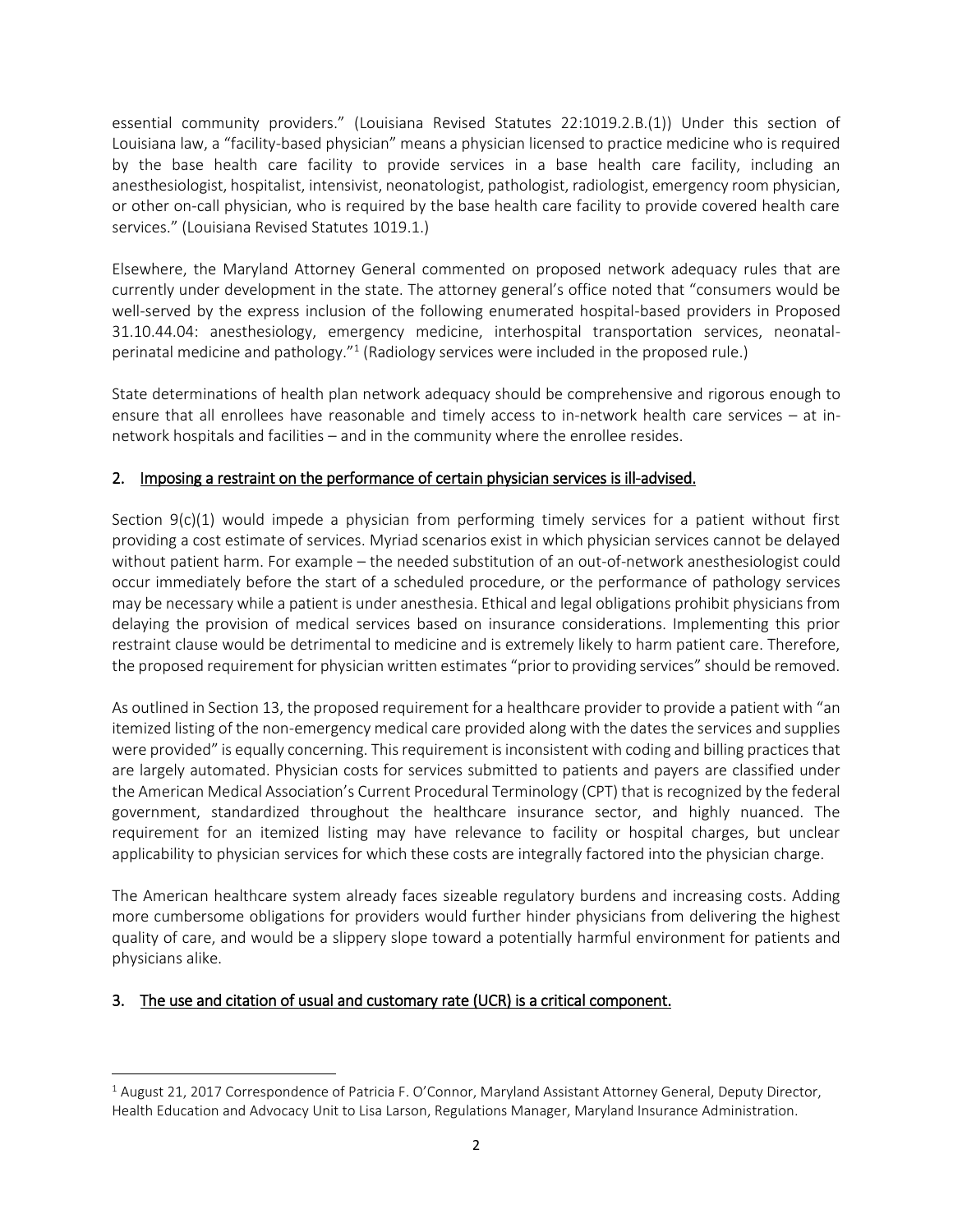America's Health Insurance Plans (AHIP) opposed the use of the UCR definition currently provided in the proposed model legislation during the October 13 NCOIL stakeholder call, and implied that health plans do not use UCR to determine reimbursement. The idea that health plans do not rely upon the UCR as currently defined in the model legislation is dishonest. Many health plans rely upon the 80<sup>th</sup> percentile of all charges for the particular healthcare services performed by a provider in the same or similar specialty, and provided in the same geographical area as reported in a benchmarking database (i.e. FAIR Health Inc.). Furthermore, a recent study by the National Opinion Research Center (NORC) at the University of Chicago evaluated, and confirmed, the importance and reliability of calculating UCR data based upon independent sources such as FAIR Health Inc.<sup>2</sup>

NCOIL should take every precaution not to utilize an insurer-influenced list of reimbursements in its healthrelated data and statistics, because insurers have a storied and documented history of rate manipulation. In New York, United Healthcare and Aetna were ordered to pay a \$350 million legal settlement over the use of Ingenix, a United Health Group health data subsidiary that was found to be manipulating usual and customary rate data to defraud its customers. It was as a result of this settlement that FAIR Health, Inc. was created solely to provide objective healthcare cost information to providers, patients and insurance companies. After the settlement in New York, United Healthcare rebranded Ingenix as Optum. In 2016, ambulatory surgical centers in California won a \$9.5M settlement against Optum and United Healthcare for continuing the same corrupt practices.

Consequently, we support the current use and citation of the UCR for determining the market value of services as set forth in the proposed model, and urge that it be also included in the definition section of the bill in order to govern both health plan payment and dispute resolution.

## 4. While we prefer a fee schedule based on a well-structured repository – such as FAIR Health Inc. – to settle billing disputes, should an Independent Dispute Resolution (IDR) process be used, we would ultimately support the structure set forth in Section 11.

As stated above, we believe that an independent, third-party fee schedule should be utilized to resolve billing disputes. FAIR Health Inc. has the nation's largest collection of privately billed medical claims data – and its healthcare cost information is organized geographically, allowing it to provide relevant cost information that is regionally specific. This would allow states to avoid using opaque insurer data and exposing American citizens to potential corruption. However, if NCOIL decides to forego this option, we would ultimately support the IDR process that is modeled after the New York law. Including criteria for dispute resolution is an important step in benchmarking data points for consideration by an independent entity. Section 11 of the model legislation includes the language, "The sole issue to be considered and determined in a IDR proceeding is the reasonable charge for the medical services provided to the individual." Determining the reasonable charge during this proceeding is integral to ensuring fair payment for services rendered. Looking at New York, the state law on independent resolution reads, "Criteria for determining a reasonable fee. In determining the appropriate amount to pay for a health care service, an independent dispute resolution entity shall consider all relevant factors, including: (c) the physician's usual charge for comparable services with regard to patients in health care plans in which the physician is not participating and (f) the usual and customary cost of the service." The usual and customary cost – in New York – is defined as:

 $\overline{a}$ 

<sup>&</sup>lt;sup>2</sup> "Quantitate Assessment of Databases for Out-of-Network Physician Reimbursement," Final Report, NORC at the University of Chicago, May 24, 2017.